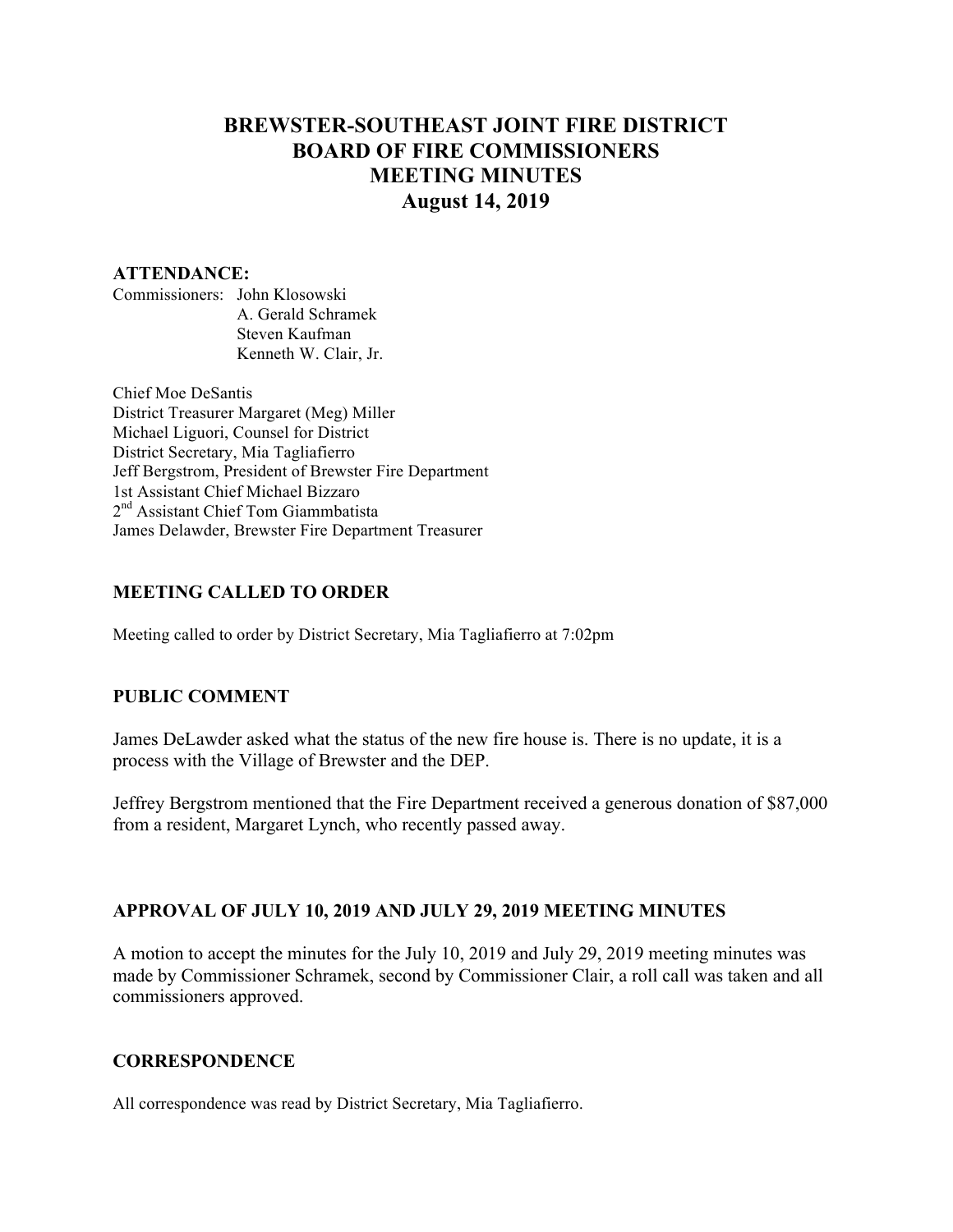## **ACCEPTANCE OF BILLS/VOUCHERS**

The invoices and vouchers were reviewed by all of the Commissioners. A motion to approve all bills and vouchers was made by Commissioner Clair,  $2^{ND}$  by Commissioner Kaufman, a roll call was taken and all Commissioners approved.

## **COMPUTER/COMMUNICATIONS/RADIOS**

A mount for 11-2-2 needs to be ordered as well as antennas for 11-8-3. The 11-1-2 computer was found to be way outdated and the desktop needs to be replaced. Commissioner Clair is still waiting for a quote. A motion to not exceed \$800 for new desktop for was made by Commissioner Clair, 2<sup>nd</sup> by Commissioner Kaufman. Motion carried unanimously.

## **FACILITIES**

Sanitary containers were installed in Substation One and Headquarters and the bathroom door lock was replaced for Headquarters. Commissioner Clair called Lumar Plumbing to replace the jet pump at Station One for the building water.

Lyons Development inspected the roof at the main station and determined that it is in very bad shape and will need to be replaced. We will follow up with quotes at the next meeting. Jim Gagliardo will be meeting with Commissioner Clair regarding the outside patio.

There is no update on the spray foam for the ceiling or the ceiling tile. The washer/dryer is still in progress.

Michael Liguori, Counsel for the District, is still waiting for the specs for the floor drain.

Commissioner Klosowski mentioned that the door on 11-4-2 will not close.

## **FIRE AND EMS EQUIPMENT**

A quote from High Tech for two sets of turnout gear on state bid was priced at \$5,239.72. A motion was made by Commissioner Klosowski to purchase the two sets of turnout gear in the amount of \$5,239.72 from Hi- Tech Fire & Safety Inc., 2nd by Commissioner Kaufman. A roll call was taken and all Commissioners present approved.

Chief Moe DeSantis received several quotes for the service contracts on the lucas devices. Commissioner Schramek made a motion to commit to the 3 year service contract with Physio for \$2,736 for service only, motion  $2<sup>nd</sup>$  by Commissioner Kaufman. Motion carried 4-0.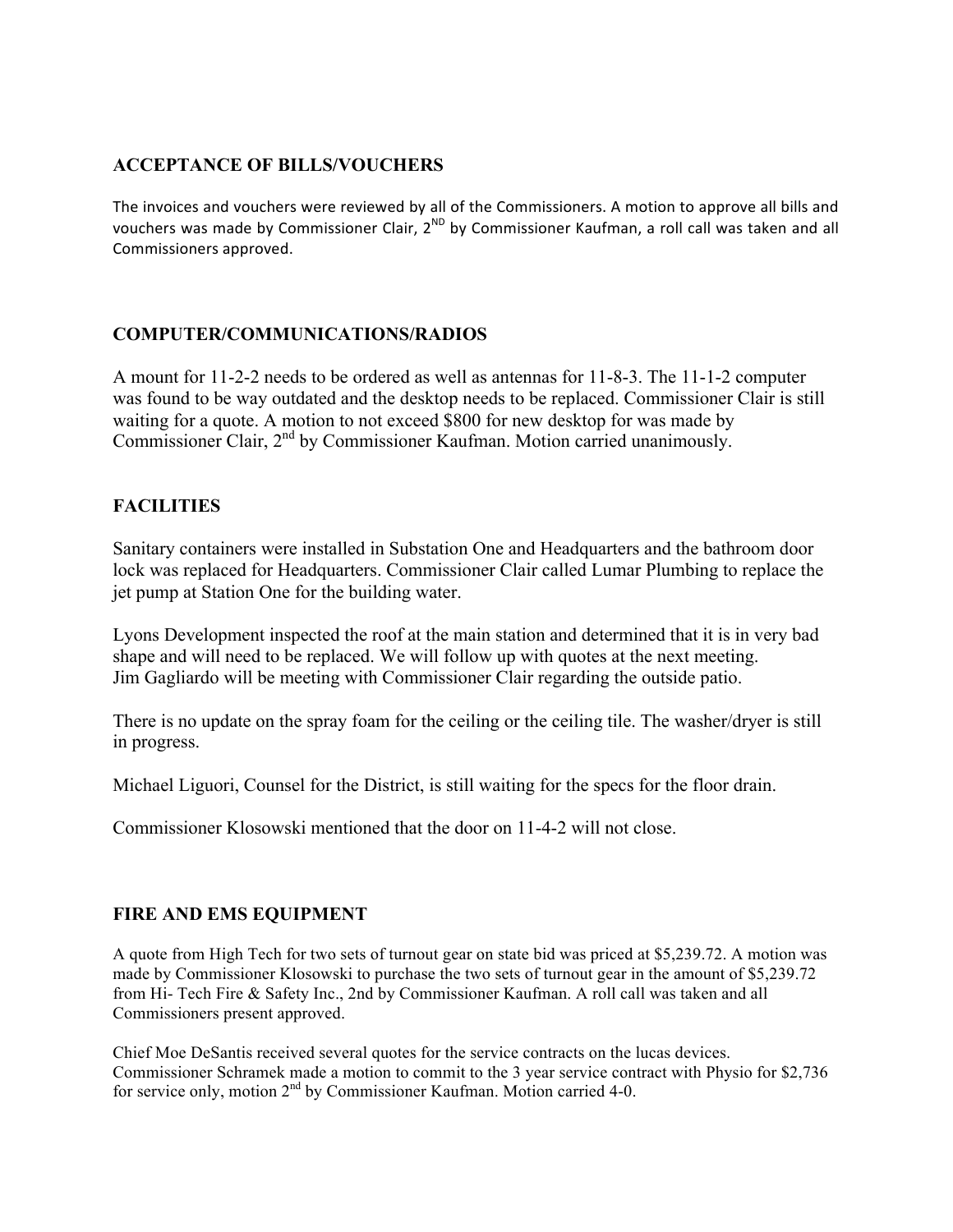### **FIRE ROADS**

Commissioner Kaufman reported that 3 locks had to be ordered and we still need another pole for the Starr Ridge Manor access point.

A question was raised if we had access points at Peach Lake, which we do, but we may need permission to put up the signs on private property.

The sign at Lia Honda was hit by a truck and needs to be put back up.

#### **FIRE PREVENTION**

Commissioner Clair would like to clean up the Department's trailer. He met with Ultimate Auto Detailing, and was quoted \$1,051 for a full cleaning. A motion was made by Commissioner Clair for the clean-up of the trailer by Ultimate Auto Detailing, in the amount of \$1,051.00, 2<sup>nd</sup> by Commissioner Kaufman. Motion carried 4-0

Commissioner Clair also called BullEx Training Products in Albany. They do not take trade- ins for fire prevention trailers. Prices range from \$50-140k, and eventually he will go up to Albany to look at new fire prevention trailers.

#### **INSURANCE CLAIMS/VFBL**

Nothing new to report.

### **LEGAL CONTACT/REPORTS**

The Sanitation bid went out twice, for July and August. No bids were received, and the action of the Board was to make a motion to continue service with current garbage company. Since there are no bids, a motion was made to continue service with Oak Ridge Waste & Recycling out of Danbury, CT by Commissioner Clair, 2<sup>nd</sup> by Commissioner Kaufman, motion carried 4-0.

Michael Liguori, Counsel for District will submit RFP for Insurance.

#### **LOSAP**

Michael Liguori received the contact forms for re-designation of contact persons, which will be signed by Commissioner Kaufman being the primary contact and Commissioner Klosowski as the alternate. Mr. Liguori has been corresponding with the Representative for LOSAP and will be meeting with them at the end of the month to discuss what is currently pending, and review the last 5 years of census as requested.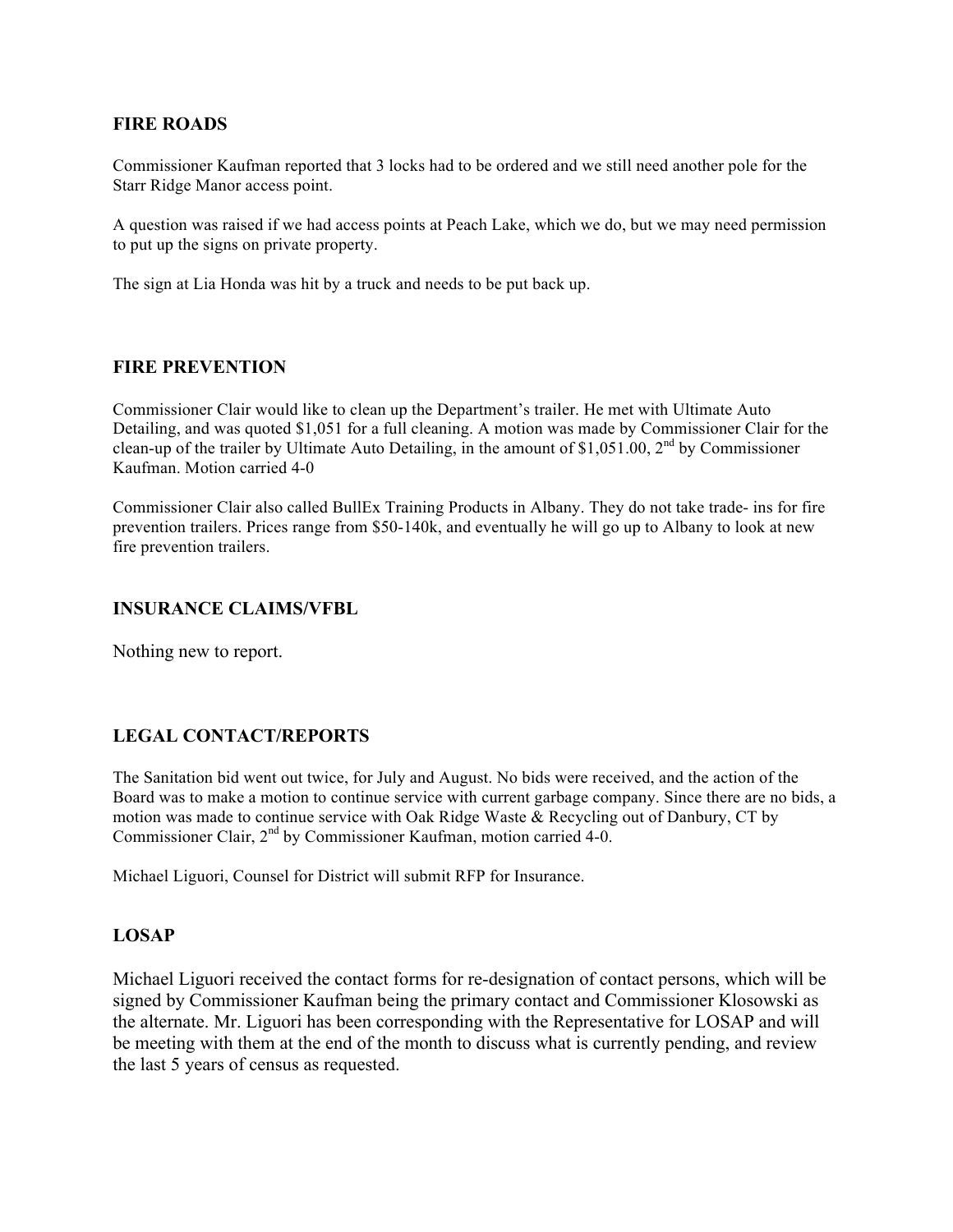## **OSHA MANDATES**

Nothing new to report.

| Vehicle      | Beginning<br>Mileage | <b>Ending Mileage</b> | Total<br>Monthly<br>Mileage | Work Performed |
|--------------|----------------------|-----------------------|-----------------------------|----------------|
| $11 - 1 - 1$ | 30839                | 32308                 | 1469                        |                |
| $11 - 1 - 2$ | 58635                | 59594                 | 959                         |                |
| $11 - 1 - 3$ | 31127                | 32450                 | 1323                        |                |

### **VEHICLE MAINTENANCE**

Joseph Dexter's vehicle maintenance work order was presented for a total of 38.5 hours

## **RECRUITMENT AND RETENTION**

Updated application came in from previous applicant who was rejected due to inconsistencies on their application. The Committee met with the applicant regarding this matter, and the revised application was reviewed by all commissioners. A motion to approve the Member's Application was made by Commissioner Clair, seconded by Commissioner Klosowski. Motion passed 4-0.

## **CHIEF'S REPORT**

The suspension for Badge # 339 was updated from 10 days to 30 days. Badge # 601 will also be suspended for 30 days, and Badge #744 will be suspended for 10 days.

Bethel Fire Department is having wet down on September 14, 2019. Chief DeSantis asked permission to take 11-2-2 depending on attendance, since only three members had agreed to attend. Commissioner Clair and Commissioner Schramek felt that it would be a misuse of District Equipment since it is out of state. It was resolved that we will not attend.

Pulse check is September 12-15. Chief DeSantis will leave his car for Assistant Chief Bizzaro to use if his is not repaired by then.

Hudson Valley Golden Retriever Club is holding an animal CPR class October 5, 2019 from 9am-1pm and asks permission to use our Headquarters. There is no issue with any Commissioners.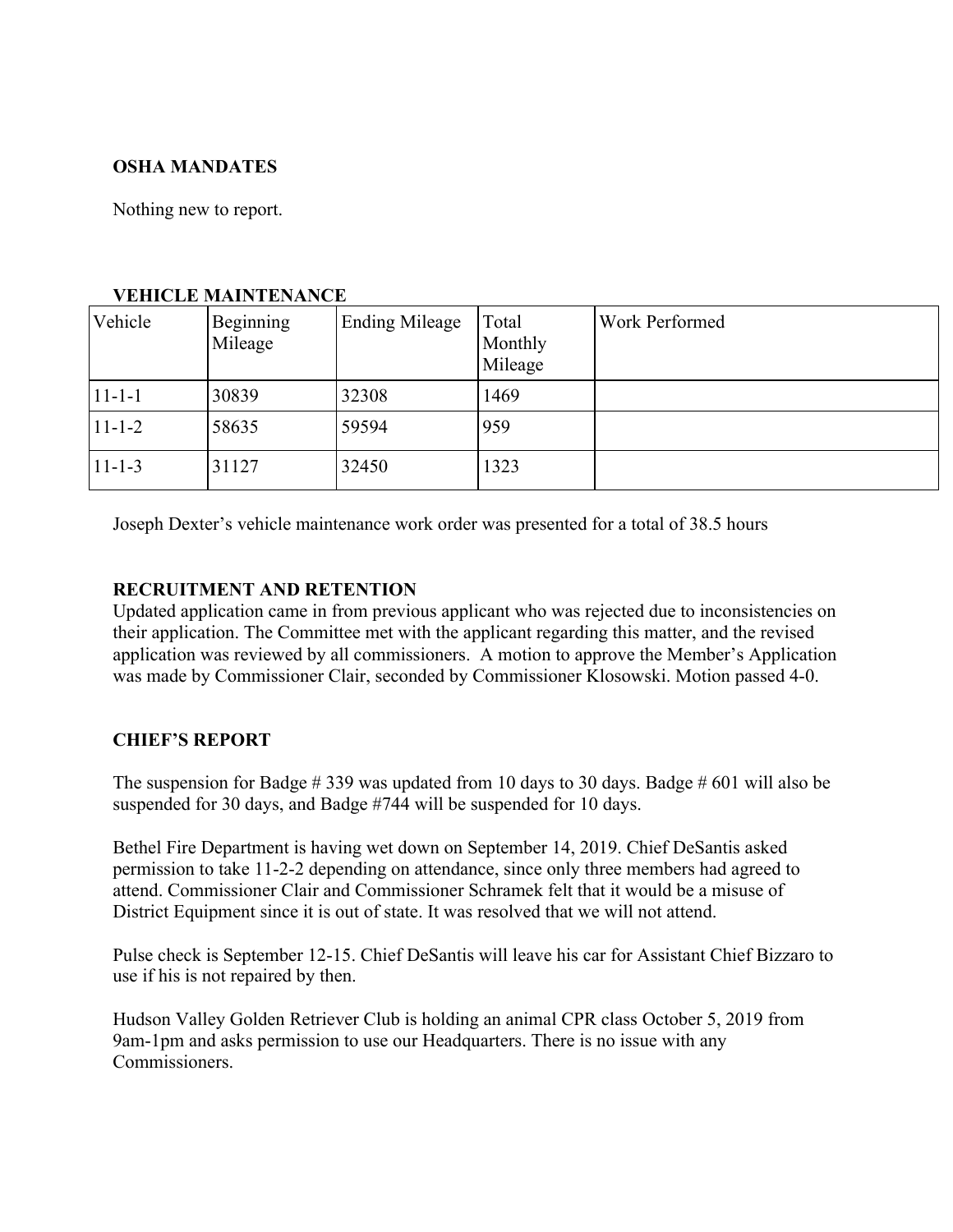## **PAID EMS**

The three month PILOT program with EMStar and BLS 11 was evaluated and deemed highly successful by the Chief's Commissioners, therefore we will continue on a permanent basis.

### **FUTURE CAPITAL PROJECT**

The issue with the DEP is still ongoing. There are several parcels that the Village will acquire in connection with the Main Street development plan, but the storm water improvements are required to move forward. Michael Liguori is in contact with a DEP Representative, but reports it is a process.

#### **DRIVER POLICY**

Lengthy discussion regarding repeat offenders and driving policies.

## **APPROVAL OF WRITTEN PROPOSAL WITH SPECIALTY WARNINGS CO. OF DANBURY, CT TO PROCURE AND INSTALL EMERGENCY LIGHTS & SIREN ON 11-8-3**

Proposals for the installation of emergency lights and siren on the new 11-8-3 were negotiated with both companies. Mag pro quoted \$8,613.00 for material and labor, and Specialty warnings quotes \$8,720.00 for material and labor.

Based on recommendations with work and familiarity with equipment, Commissioner Schramek proposes we accept the quote from Specialty Warnings Co., a motion was made to accept the quote from Specialty Warnings in the amount of \$8,720.00 for installation of emergency lights and siren on  $11-8-3$  by Commissioner Kaufman,  $2<sup>nd</sup>$  by Commissioner Clair, motion passed 4-0.

### **APPROVAL TO PURCHASE BED-COVER FOR 11-8-3 FROM DIAMONDBACK COVERS AS A SOLE SOURCE PROVIDER**

Commissioner Schramek received a written quote from Diamondback Covers in the amount of \$2,208.00 for a bed-cover for 11-8-3. A motion was made by Commissioner Schramek to purchase the bed-cover from Diamond Back in the amount of \$2,208.00,  $2<sup>nd</sup>$  by Commissioner Kaufman. A roll call was taken and all commissioners approved.

### **OLD BUISINESS**

Nothing new to report.